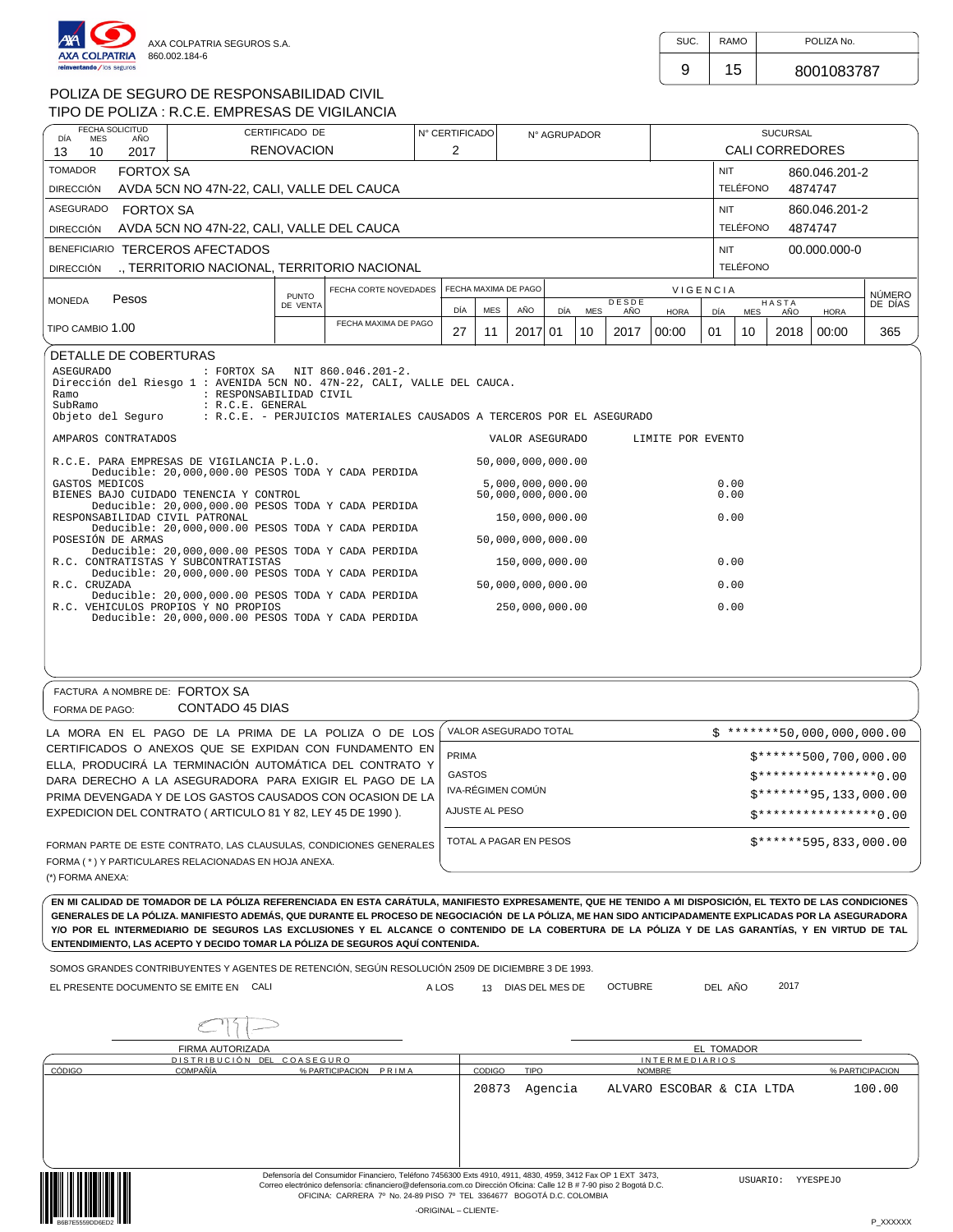

| <b>RENOVACION</b>                                                                                                                                                                                                                                                                                                                                                                                                                                                                                   |                  | HOJA ANEXA No. 1       |                          |
|-----------------------------------------------------------------------------------------------------------------------------------------------------------------------------------------------------------------------------------------------------------------------------------------------------------------------------------------------------------------------------------------------------------------------------------------------------------------------------------------------------|------------------|------------------------|--------------------------|
| <b>TOMADOR</b><br><b>FORTOX SA</b><br>AVDA 5CN NO 47N-22, CALI, VALLE DEL CAUCA<br><b>DIRECCIÓN</b>                                                                                                                                                                                                                                                                                                                                                                                                 |                  | NIT<br><b>TELÉFONO</b> | 860.046.201-2<br>4874747 |
| <b>FORTOX SA</b><br><b>ASEGURADO</b>                                                                                                                                                                                                                                                                                                                                                                                                                                                                |                  | <b>NIT</b>             | 860.046.201-2            |
| AVDA 5CN NO 47N-22, CALI, VALLE DEL CAUCA<br><b>DIRECCIÓN</b>                                                                                                                                                                                                                                                                                                                                                                                                                                       |                  | <b>TELÉFONO</b>        | 4874747                  |
| BENEFICIARIO TERCEROS AFECTADOS                                                                                                                                                                                                                                                                                                                                                                                                                                                                     |                  | NIT                    | 00.000.000-0             |
| ., TERRITORIO NACIONAL, TERRITORIO NACIONAL<br><b>DIRECCIÓN</b>                                                                                                                                                                                                                                                                                                                                                                                                                                     |                  | <b>TELÉFONO</b>        |                          |
| <b>BENEFICIARIOS</b>                                                                                                                                                                                                                                                                                                                                                                                                                                                                                |                  |                        |                          |
| Nombre<br>TERCEROS AFECTADOS                                                                                                                                                                                                                                                                                                                                                                                                                                                                        | Documento        |                        |                          |
|                                                                                                                                                                                                                                                                                                                                                                                                                                                                                                     | NIT 00.000.000-0 |                        |                          |
| AXA COLPATRIA SEGUROS S.A. RENUEVA LA PRESENTE PÓLIZA BAJO LOS SIGUIENTES TÉRMINOS Y CONDICIONES:                                                                                                                                                                                                                                                                                                                                                                                                   |                  |                        |                          |
| NOTA COBERTURA<br>RENOVACION                                                                                                                                                                                                                                                                                                                                                                                                                                                                        |                  |                        |                          |
| SEGURO DE RESPONSABILIDAD CIVIL EXTRACONTRACTUAL.                                                                                                                                                                                                                                                                                                                                                                                                                                                   |                  |                        |                          |
| RAMO RESPONSABILIDAD CIVIL EXTRACONTRACTUAL.                                                                                                                                                                                                                                                                                                                                                                                                                                                        |                  |                        |                          |
| ASEGURADO FORTOX S.A., Y/O FORTOX SECURITY TECNOLOGÍA LTDA., O COMO SUS INTERESES SE PRESENTEN, COMO EN LA PÓLIZA ORIGINAL.                                                                                                                                                                                                                                                                                                                                                                         |                  |                        |                          |
| CLAUSULADO<br>APLICABLE PÔLIZA DE SEGURO DE RESPONSABILIDAD CIVIL EXTRACONTRACTUAL 11/01/11-1306-P-06-P001A ENERO/2011<br>ANEXO AMPARO DE RESPONSABILIDAD CIVIL CRUZADA 20/10/05-1306-A-15-P432 OCTUBRE/05<br>EN CASO DE CUALQUIER EVENTUALIDAD Y/O INTERPRETACIÓN DE COBERTURAS Y/O CUALQUIER OTRO TIPO DE CUESTIÓN, LAS CLÁUSULAS Y/O<br>CONDICIONES ESPECIALES CONTENIDAS EN LA PRESENTE COBERTURA (SEGURO), PREVALECERÁN EN TODO CASO SOBRE LAS CONDICIONES GENERALES DE<br>LA PÓLIZA ORIGINAL. |                  |                        |                          |
| VIGENCIA DOCE (12) MESES CON EFECTO DESDE EL 1 DE OCTUBRE DE 2017 A LAS 00:00 HORAS, HASTA EL 1 DE OCTUBRE DEL 2018 A LAS 00:00<br>HORAS, COMO LA PÓLIZA ORIGINAL.<br>INTERÉS                                                                                                                                                                                                                                                                                                                       |                  |                        |                          |
| ASEGURADO INDEMNIZAR AL ASEGURADO ORIGINAL CON RESPECTO A SU RESPONSABILIDAD CIVIL, PROVENIENTE DEL DESARROLLO DE SUS OPERACIONES<br>EN LA PRESTACIÓN DE SERVICIOS DE VIGILANCIA Y SEGURIDAD PRIVADA, TAL COMO SE ENCUENTRA DESCRITO Y ESPECIFICADO EN LA PÓLIZA O<br>PÓLIZAS ORIGINALES(ES).                                                                                                                                                                                                       |                  |                        |                          |
| COBERTURAS RESPONSABILIDAD CIVIL HACIA TERCERAS PERSONAS Y BIENES DE TERCEROS.                                                                                                                                                                                                                                                                                                                                                                                                                      |                  |                        |                          |
| BASE DE<br>COBERTURA OCURRENCIA PARA TODAS LAS COBERTURAS.                                                                                                                                                                                                                                                                                                                                                                                                                                          |                  |                        |                          |
| SITUACION COLOMBIA, COMO LA ORIGINAL.                                                                                                                                                                                                                                                                                                                                                                                                                                                               |                  |                        |                          |
|                                                                                                                                                                                                                                                                                                                                                                                                                                                                                                     |                  |                        |                          |
| LIMITE                                                                                                                                                                                                                                                                                                                                                                                                                                                                                              |                  |                        |                          |
| ASEGURADO<br>COP 50,000,000,000 POR EVENTO Y EN EL AGREGADO ANUAL                                                                                                                                                                                                                                                                                                                                                                                                                                   |                  |                        |                          |
| EN EXCESO DE DEDUCIBLE,                                                                                                                                                                                                                                                                                                                                                                                                                                                                             |                  |                        |                          |
| DEDUCIBLE COP20,000,000 TODA Y CADA PÉRDIDA, COMO DEDUCIBLE A CARGO DEL ASEGURADO.                                                                                                                                                                                                                                                                                                                                                                                                                  |                  |                        |                          |
| PRIMA ANUAL 500,700,000 +IVA                                                                                                                                                                                                                                                                                                                                                                                                                                                                        |                  |                        |                          |
| CONDICIONES SEGUIR LOS MISMOS TÉRMINOS Y CONDICIONES DE LA PÓLIZA O PÓLIZAS ORIGINALES HASTA DONDE SEAN APLICABLES, BAJO EL<br>PRESENTE CONTRATO DE SEGUROS, INCLUYENDO, PERO NO LIMITADO A:                                                                                                                                                                                                                                                                                                        |                  |                        |                          |
| 1. PREDIOS, LABORES Y OPERACIONES.                                                                                                                                                                                                                                                                                                                                                                                                                                                                  |                  |                        |                          |
| 2. PERJUICIOS PATRIMONIALES (DAÑO EMERGENTE Y LUCRO CESANTE).                                                                                                                                                                                                                                                                                                                                                                                                                                       |                  |                        |                          |
| 3. RESPONSABILIDAD CIVIL PATRONAL EN EXCESO DE REQUERIMIENTOS LOCALES Y/O DEL SEGURIDAD SOCIAL O COP 150,000,000 POR EVENTO, LO<br>OUE RESULTE MAYOR. SE EXCLUYEN TOTALMENTE LAS COMPENSACIONES LABORALES Y LAS ENFERMEDADES PROFESIONALES.                                                                                                                                                                                                                                                         |                  |                        |                          |
| 4. SE INCLUYE LA RESPONSABILIDAD CIVIL POR EL USO INDEBIDO DE ARMAS DE FUEGO, ERRORES DE PUNTERÍA Y CANINOS ADIESTRADOS, SUJETO AL<br>CUMPLIMIENTO DE LAS NORMAS DE LICENCIATURA DE LA SUPERINTENDENCIA DE VIGILANCIA Y SEGURIDAD PRIVADA                                                                                                                                                                                                                                                           |                  |                        |                          |
| 5. GASTOS MÉDICOS SIN DEDUCIBLE, SUB-LIMITADO AL 10% DEL LÍMITE ASEGURADO DE LA COBERTURA BÁSICA, POR EVENTO Y AGREGADO ANUAL.                                                                                                                                                                                                                                                                                                                                                                      |                  |                        |                          |
| 6. SE INCLUYEN BIENES BAJO CUIDADO, CUSTODIA Y CONTROL. SE INCLUYEN LAS PÉRDIDAS DE, Ó DAÑOS A LAS PROPIEDADES, Ó BIENES BAJO<br>CUIDADO, TENENCIA Y CONTROL DEL ASEGURADO Y HURTO CALIFICADO, SIN EMBARGO, LA COBERTURA SÓLO APLICARÁ CUANDO EL ASEGURADO SEA                                                                                                                                                                                                                                      |                  |                        |                          |
| LEGALMENTE RESPONSABLE POR CULPA EN EL DESEMPEÑO DE SUS LABORES. DE ESTE AMPARO SE EXCLUYEN LOS SIGUIENTES EVENTOS:<br>a. DAÑOS A, O PERDIDA DE JOYAS, OBRAS DE ARTE, ANTIGÜEDADES U OBJETOS SIMILARES, DINERO Y/O VALORES.                                                                                                                                                                                                                                                                         |                  |                        |                          |
|                                                                                                                                                                                                                                                                                                                                                                                                                                                                                                     |                  |                        |                          |

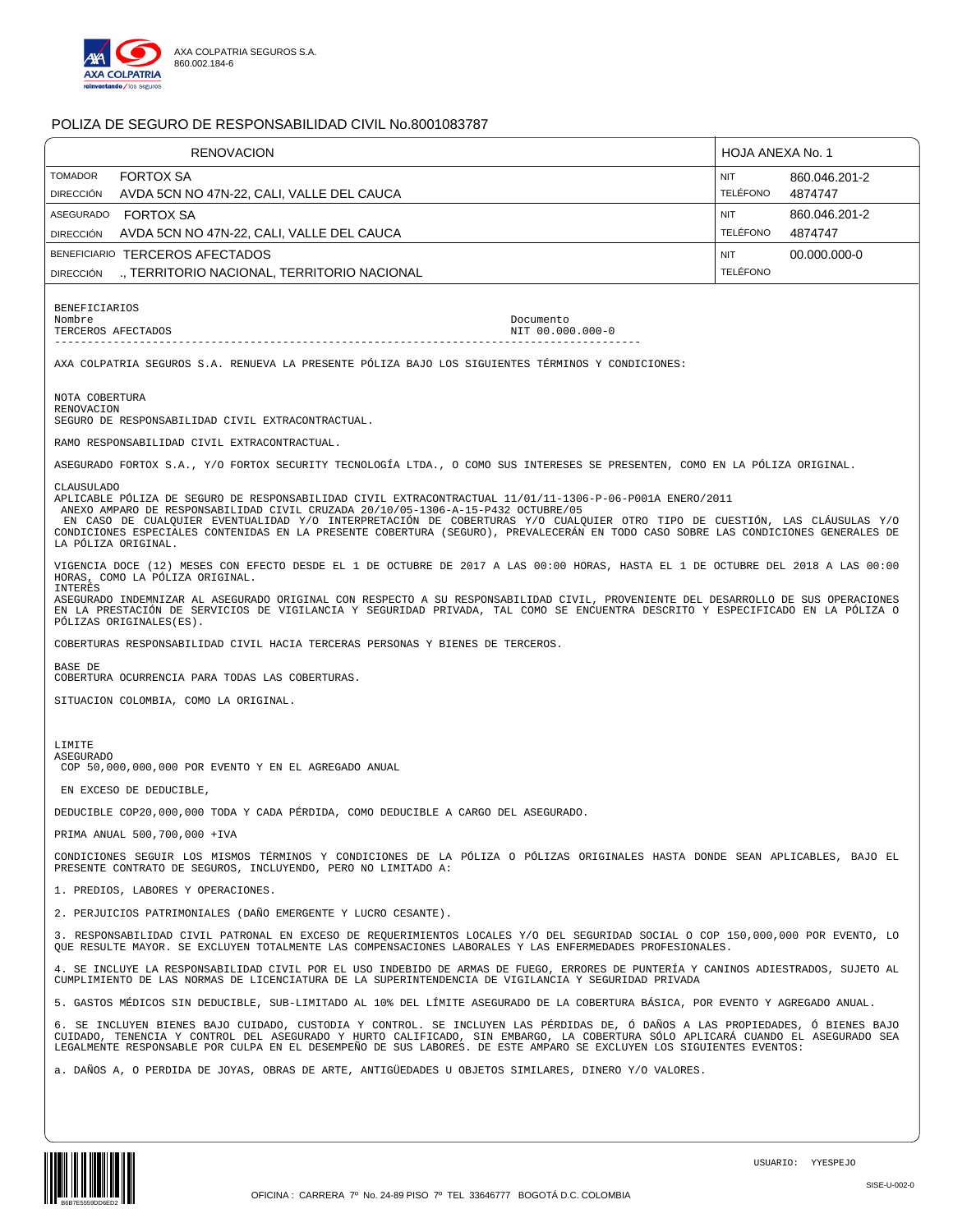

| CERTIFICADO DE:<br><b>RENOVACION</b>                                                                                                                                                                                                                                                                                                                                                                                                                                                             | HOJA ANEXA No. 2                                          |
|--------------------------------------------------------------------------------------------------------------------------------------------------------------------------------------------------------------------------------------------------------------------------------------------------------------------------------------------------------------------------------------------------------------------------------------------------------------------------------------------------|-----------------------------------------------------------|
| <b>TOMADOR</b><br><b>FORTOX SA</b><br>AVDA 5CN NO 47N-22, CALI, VALLE DEL CAUCA<br><b>DIRECCIÓN</b>                                                                                                                                                                                                                                                                                                                                                                                              | <b>NIT</b><br>860.046.201-2<br><b>TELÉFONO</b><br>4874747 |
| ASEGURADO FORTOX SA                                                                                                                                                                                                                                                                                                                                                                                                                                                                              | <b>NIT</b><br>860.046.201-2                               |
| AVDA 5CN NO 47N-22, CALI, VALLE DEL CAUCA<br><b>DIRECCIÓN</b>                                                                                                                                                                                                                                                                                                                                                                                                                                    | <b>TELÉFONO</b><br>4874747                                |
| BENEFICIARIO TERCEROS AFECTADOS                                                                                                                                                                                                                                                                                                                                                                                                                                                                  | <b>NIT</b><br>00.000.000-0                                |
| ., TERRITORIO NACIONAL, TERRITORIO NACIONAL<br><b>DIRECCIÓN</b>                                                                                                                                                                                                                                                                                                                                                                                                                                  | <b>TELÉFONO</b>                                           |
| b. DAÑOS A, O PERDIDA DE PROPIEDADES ARRENDADAS POR EL ASEGURADO.<br>c. DAÑOS A O PERDIDA DE VEHÍCULOS, NAVES MARÍTIMAS Y/O AÉREAS.<br>d. DAÑOS A, O PÉRDIDAS DE MAQUINARIA, EQUIPOS ELÉCTRICOS O ELECTRÓNICOS.<br>e. DESAPARICIÓN MISTERIOSA Y/O HURTO DE MERCADERÍA O BIENES.<br>f. INCENDIO, EXPLOSIÓN, HUMO Y/O INUNDACIÓN.                                                                                                                                                                  |                                                           |
| 7. PARA LA COBERTURA DE BIENES BAJO CUIDADO, TENENCIA Y CONTROL DEL ASEGURADO, HABRÁ LUGAR AL PAGO DE UNA RECLAMACIÓN PREVIA<br>SENTENCIA EJECUTORIADA DEL JUEZ COMPETENTE, MEDIANTE LA CUAL SE DECLARE CIVILMENTE RESPONSABLE AL ASEGURADO POR LOS HECHOS O<br>CIRCUNSTANCIAS OUE DIERON LUGAR AL POTENCIAL SINIESTRO INDEMNIZABLE.                                                                                                                                                             |                                                           |
| 8. PARA LA COBERTURA DE BIENES BAJO CUIDADO, CUSTODIA Y CONTROL SE EXTIENDE PARA AMPARAR AL ASEGURADO CON RESPECTO A ACCIONES DE<br>SUBROGACIÓN DE LAS ASEGURADORAS DE LOS TERCEROS AFECTADOS CONTRA EL ASEGURADO, CON RELACIÓN A<br>a) DAÑOS A, O PERDIDA DE VEHÍCULOS, NAVES MARÍTIMAS Y/O AÉREAS, Y<br>b) MAOUINARIA, EOUIPOS ELÉCTRICOS O ELECTRÓNICOS,<br>PREVIA SENTENCIA EJECUTORIADA DEL JUEZ COMPETENTE, MEDIANTE LA CUAL SE DECLARE CIVILMENTE RESPONSABLE AL ASEGURADO POR LOS HECHOS |                                                           |
| O CIRCUNSTANCIAS QUE DIERON LUGAR AL POTENCIAL SINIESTRO INDEMNIZABLE.                                                                                                                                                                                                                                                                                                                                                                                                                           |                                                           |
| 9. SE INCLUYE LA RESPONSABILIDAD PROVENIENTE DE INFIDELIDAD DE EMPLEADOS CON RESPECTO A BIENES BAJO CUIDADO, TENENCIA Y CONTROL<br>DEL ASEGURADO, POR LOS CUALES RESULTE LEGALMENTE RESPONSABLE, EXCLUYENDO DINERO, JOYAS Y/O VALORES.                                                                                                                                                                                                                                                           |                                                           |
| SE APLICARÁN LOS TÉRMINOS Y CONDICIONES ESTABLECIDOS PARA LOS BIENES BAJO CUIDADO, CONTROL Y CUSTODIA QUE SE ENCUENTRAN REFLEJADOS<br>EN LOS PUNTOS 6, 7 Y 8 DE LA PRESENTE COBERTURA.                                                                                                                                                                                                                                                                                                           |                                                           |
| 10. SE INCLUYE EL LUCRO CESANTE QUE SEA CONSECUENCIA DIRECTA DE UNA LESIÓN CORPORAL, PERSONAL O MUERTE. EL LUCRO CESANTE SIN DAÑO<br>FÍSICO SE ENCUENTRA EXCLUIDO.                                                                                                                                                                                                                                                                                                                               |                                                           |
| 11. SE INCLUYEN LOS PERJUICIOS EXTRA PATRIMONIALES (DAÑO MORAL, DAÑO FISIOLÓGICO O DAÑO A LA VIDA EN RELACIÓN) QUE SEA<br>CONSECUENCIA DIRECTA DE UNA LESIÓN CORPORAL, PERSONAL O MUERTE. SE EXCLUYE EL DAÑO MORAL SIN DAÑO FÍSICO.                                                                                                                                                                                                                                                              |                                                           |
| 12. SE INCLUYE LA RC DE CONTRATISTAS Y SUBCONTRATISTAS INDEPENDIENTES, EN EXCESO DEL LÍMITE ASEGURADO DE LAS PÓLIZAS DE<br>RESPONSABILIDAD CIVIL DE LOS CONTRATISTAS Y SUB-CONTRATISTAS O COP150,000,000 POR EVENTO, LO QUE RESULTE MAYOR.                                                                                                                                                                                                                                                       |                                                           |
| 13. SE INCLUYE LA RC CRUZADA.                                                                                                                                                                                                                                                                                                                                                                                                                                                                    |                                                           |
| 14. SE INCLUYE LA RC VEHÍCULOS PROPIOS Y NO PROPIOS, EN EXCESO DE LAS PÓLIZAS BÁSICAS DE RESPONSABILIDAD CIVIL DE VEHÍCULOS O<br>COP250,000,000 POR EVENTO, LO OUE RESULTE MAYOR.                                                                                                                                                                                                                                                                                                                |                                                           |
| 15. SE INCLUYE GASTOS DERIVADOS DE DEFENSA LEGAL.                                                                                                                                                                                                                                                                                                                                                                                                                                                |                                                           |
| 16. SE INCLUYE LA RENUNCIA A LA SUBROGACIÓN CONTRA LOS CLIENTES DEL ASEGURADO.                                                                                                                                                                                                                                                                                                                                                                                                                   |                                                           |
| 17. LEY Y PAÍS DE JURISDICCIÓN: COLOMBIA.                                                                                                                                                                                                                                                                                                                                                                                                                                                        |                                                           |
| 18. COBERTURA DE FILTRACIÓN, POLUCIÓN Y CONTAMINACIÓN EXCLUIDAS A MENOS QUE SEAN SÚBITAS Y ACCIDENTALES, DE ACUERDO CON LAS<br>PREVISIONES DE LA CLÁUSULA NMA 1685, NO. 3.                                                                                                                                                                                                                                                                                                                       |                                                           |
| 19. SE INCLUYE LA CLÁUSULA DE ARBITRAMENTO.                                                                                                                                                                                                                                                                                                                                                                                                                                                      |                                                           |
| 20. SE INCLUYE LA CLAUSULA DE TRABAJOS SUBTERRÁNEOS.                                                                                                                                                                                                                                                                                                                                                                                                                                             |                                                           |
| 21. SE INCLUYE USO DE VALLAS Y AVISOS PUBLICITARIOS.                                                                                                                                                                                                                                                                                                                                                                                                                                             |                                                           |
| 22. SE INCLUYE ACTIVIDADES SOCIALES, CULTURALES Y DEPORTIVAS.                                                                                                                                                                                                                                                                                                                                                                                                                                    |                                                           |
| 23. SE INCLUYE USO DE GRÚAS, ELEVADORES, MONTACARGAS Y EQUIPOS SIMILARES, INCLUYENDO USO DE ANDAMIOS.                                                                                                                                                                                                                                                                                                                                                                                            |                                                           |
| 24. SE INCLUYE USO DE RESTAURANTES, CAFETERÍAS Y CASINOS.                                                                                                                                                                                                                                                                                                                                                                                                                                        |                                                           |
| 25. SE INCLUYE RESPONSABILIDAD CIVIL POR INCENDIO Y EXPLOSIÓN.                                                                                                                                                                                                                                                                                                                                                                                                                                   |                                                           |
|                                                                                                                                                                                                                                                                                                                                                                                                                                                                                                  |                                                           |
| 26. SE INCLUYE OPERACIONES DE CARGUE Y DESCARGUE.                                                                                                                                                                                                                                                                                                                                                                                                                                                |                                                           |
| 27. SE INCLUYE USO DE DRONES. SE INCLUYE LA RESPONSABILIDAD CIVIL LEGAL DEL ASEGURADO CON RESPECTO A DAÑOS A TERCERAS PERSONAS Y<br>BIENES DE TERCEROS, PROVENIENTES DEL USO DE DRONES EN LAS OPERACIONES DE SEGURIDAD Y VIGILANCIA DEL ASEGURADO.                                                                                                                                                                                                                                               |                                                           |
| 28. LA VIGENCIA DE LA COBERTURA SERÁ PRORROGABLE HASTA POR 36 MESES ADICIONALES DESDE LA FECHA DE EXPIRACIÓN, SUJETO A REVISIÓN DE                                                                                                                                                                                                                                                                                                                                                               |                                                           |

28. LA VIGENCIA DE LA COBERTURA SERÁ PRORROGABLE HASTA POR 36 MESES ADICIONALES DESDE LA FECHA DE EXPIRACIÓN, SUJETO A REVISIÓN DE<br>TÉRMINOS Y CONDICIONES AL VENCIMIENTO DE CADA ANUALIDAD Y LA ACEPTACIÓN EXPRESA DE LAS PART

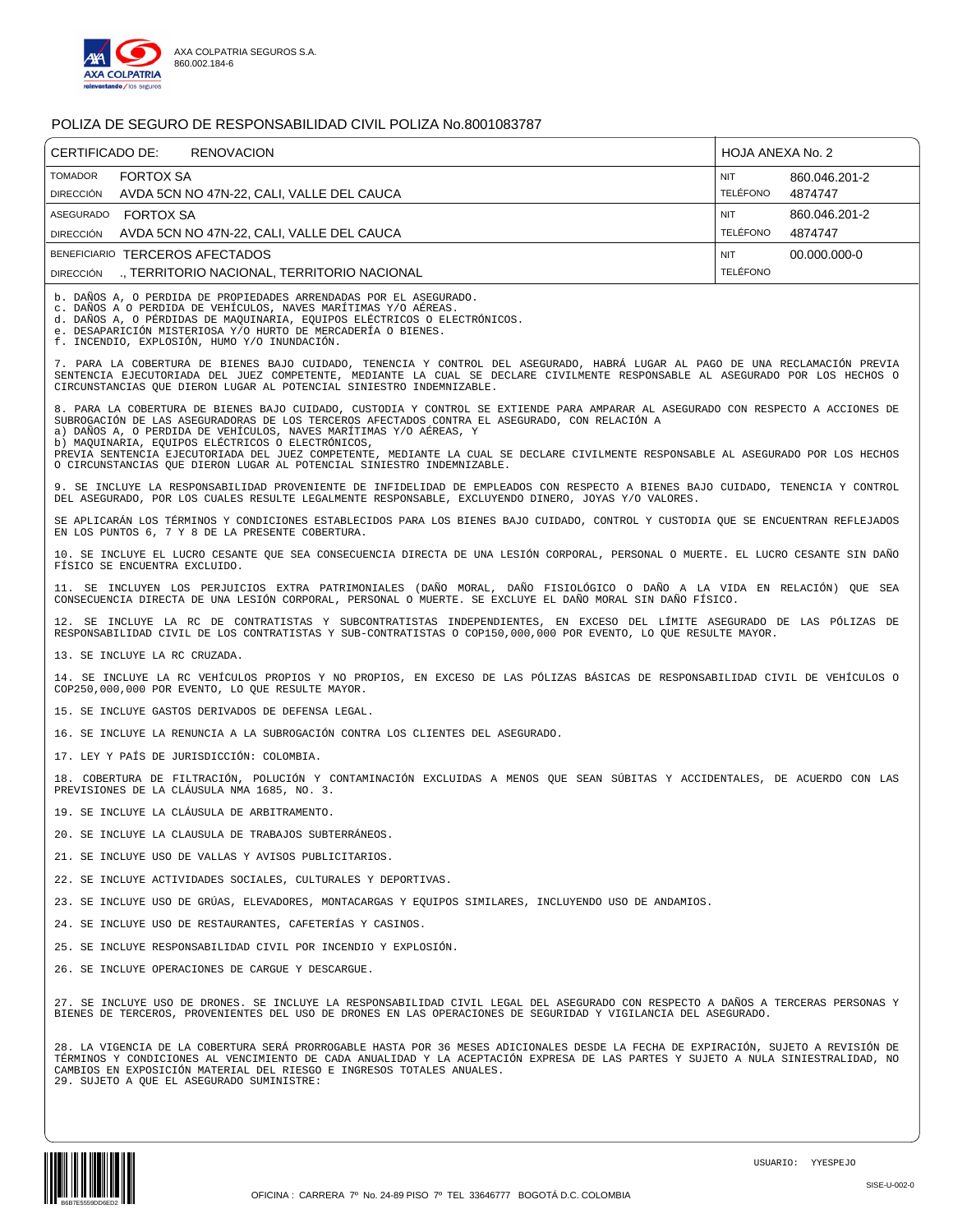

| CERTIFICADO DE:<br><b>RENOVACION</b>                                                                                                                                                                                                                                                                                                                                                                                                                                                                                                                                                                                                                                                                                                                                                                                                                                                                                                                                                                                                                                                                                                                                                                                                                                                                                                                                                                                                                                                                                                                                                                                                                                                                                                                                                                                                                                                                                                                                                                                                                                                                                                                                                                                | HOJA ANEXA No. 3              |                          |
|---------------------------------------------------------------------------------------------------------------------------------------------------------------------------------------------------------------------------------------------------------------------------------------------------------------------------------------------------------------------------------------------------------------------------------------------------------------------------------------------------------------------------------------------------------------------------------------------------------------------------------------------------------------------------------------------------------------------------------------------------------------------------------------------------------------------------------------------------------------------------------------------------------------------------------------------------------------------------------------------------------------------------------------------------------------------------------------------------------------------------------------------------------------------------------------------------------------------------------------------------------------------------------------------------------------------------------------------------------------------------------------------------------------------------------------------------------------------------------------------------------------------------------------------------------------------------------------------------------------------------------------------------------------------------------------------------------------------------------------------------------------------------------------------------------------------------------------------------------------------------------------------------------------------------------------------------------------------------------------------------------------------------------------------------------------------------------------------------------------------------------------------------------------------------------------------------------------------|-------------------------------|--------------------------|
| <b>TOMADOR</b><br><b>FORTOX SA</b><br>AVDA 5CN NO 47N-22, CALI, VALLE DEL CAUCA<br><b>DIRECCIÓN</b>                                                                                                                                                                                                                                                                                                                                                                                                                                                                                                                                                                                                                                                                                                                                                                                                                                                                                                                                                                                                                                                                                                                                                                                                                                                                                                                                                                                                                                                                                                                                                                                                                                                                                                                                                                                                                                                                                                                                                                                                                                                                                                                 | <b>NIT</b><br><b>TELÉFONO</b> | 860.046.201-2<br>4874747 |
| <b>FORTOX SA</b><br>ASEGURADO<br>AVDA 5CN NO 47N-22, CALI, VALLE DEL CAUCA<br><b>DIRECCIÓN</b>                                                                                                                                                                                                                                                                                                                                                                                                                                                                                                                                                                                                                                                                                                                                                                                                                                                                                                                                                                                                                                                                                                                                                                                                                                                                                                                                                                                                                                                                                                                                                                                                                                                                                                                                                                                                                                                                                                                                                                                                                                                                                                                      | <b>NIT</b><br><b>TELÉFONO</b> | 860.046.201-2<br>4874747 |
| BENEFICIARIO TERCEROS AFECTADOS                                                                                                                                                                                                                                                                                                                                                                                                                                                                                                                                                                                                                                                                                                                                                                                                                                                                                                                                                                                                                                                                                                                                                                                                                                                                                                                                                                                                                                                                                                                                                                                                                                                                                                                                                                                                                                                                                                                                                                                                                                                                                                                                                                                     | NIT                           | 00.000.000-0             |
| ., TERRITORIO NACIONAL, TERRITORIO NACIONAL<br><b>DIRECCIÓN</b>                                                                                                                                                                                                                                                                                                                                                                                                                                                                                                                                                                                                                                                                                                                                                                                                                                                                                                                                                                                                                                                                                                                                                                                                                                                                                                                                                                                                                                                                                                                                                                                                                                                                                                                                                                                                                                                                                                                                                                                                                                                                                                                                                     | <b>TELÉFONO</b>               |                          |
| " DECLARACIÓN ESCRITA DE NO CAMBIOS MATERIALES EN LA INFORMACIÓN DEL FORMULARIO DE SOLICITUD FECHADO 1 DE SEPTIEMBRE.<br>" DECLARACIÓN ESCRITA DE NO EXISTENCIA DE SINIESTROS CONOCIDOS NI REPORTADOS, NI DE CIRCUNSTANCIAS CONOCIDAS QUE PUDIERAN GENERAR<br>SINIESTROS QUE AFECTEN LA COBERTURA OTORGADA, AL 13 DE OCTUBRE DE 2017.<br>30. EXCLUSIONES:                                                                                                                                                                                                                                                                                                                                                                                                                                                                                                                                                                                                                                                                                                                                                                                                                                                                                                                                                                                                                                                                                                                                                                                                                                                                                                                                                                                                                                                                                                                                                                                                                                                                                                                                                                                                                                                           |                               |                          |
| (1) SE EXCLUYE LA INFIDELIDAD DE EMPLEADOS.<br>(2) SE EXCLUYE LA DESAPARICIÓN MISTERIOSA.<br>(3) SE EXCLUYE LAS OPERACIONES DEL ASEGURADO RELACIONADAS CON EL CHEQUEO DE PASAJEROS Y DE EQUIPAJE EN AEROPUERTOS.<br>(4) INCUMPLIMIENTOS CONTRACTUALES.<br>(5) ACTOS DE DIOS, FUERZA MAYOR Y/O DE LA NATURALEZA.<br>(6) REINSTALACIÓN AUTOMÁTICA DE LA SUMA ASEGURADA.<br>(7) DAÑOS O PERDIDAS FINANCIEROS PUROS.<br>(8) ERRORES DE DISEÑO.<br>(9) FALLAS Y/O FALTAS EN EL SUMINISTRO DE AGUA, GAS Y/O ELECTRICIDAD.<br>(10) DAÑOS MORALES PUROS.<br>(11) DAÑOS PUNITIVOS Y/O EJEMPLARIZADORES, MULTAS Y PENALIDADES.<br>(12) DIRECTORES Y ADMINISTRADORES (D&O).<br>(13) RESPONSABILIDAD CIVIL PROFESIONAL Y/O ERRORES Y OMISIONES.<br>(14) GARANTÍA DE EFICACIA.<br>(15) RETIRADA DE PRODUCTOS (PRODUCTS RECALL).<br>(16) EXCLUSIÓN DE RIESGOS DE GUERRA Y GUERRA CIVIL (NMA 464).<br>(17) EXCLUSIÓN DE RIESGOS DE ENERGÍA NUCLEAR (NMA 1975).<br>(18) EXCLUSIÓN DE CONTAMINACIÓN NUCLEAR (NMA1191).<br>(19) EXCLUSION DE TERRORISMO (NMA 2952)<br>(20) P.C.B'S (BIFENIL POLICRONADO), PLOMO, LÁTEX, MTBE (METHYL-TERTIARY BUTYL ETHER).<br>(21) CAMPOS ELECTROMAGNÉTICOS (EMF).<br>(22) MOHO.<br>(23) ASBESTOS O MATERIALES RELACIONADOS CON ASBESTOS.<br>$(24)$ SÍLICE.<br>(25) POLUCIÓN Y/O CONTAMINACIÓN GRADUAL.<br>(26) RC AVIACIÓN / RC MARÍTIMA.<br>(27) DAÑOS A AERONAVES Y/O EMBARCACIONES.<br>(28) DAÑOS POR LA CARGA AL MEDIO TRANSPORTADOR.<br>(29) ABUSO FÍSICO Y/O SEXUAL.<br>(30) DAÑOS FÍSICOS Y/O PATRIMONIALES DERIVADOS DE ACTOS DE AUTORIDAD.<br>(31) CUALQUIER EXPOSICIÓN EN PAÍSES SANCIONADOS POR EL DEPARTAMENTO DE ESTADO DE LOS ESTADOS UNIDOS DE NORTEAMÉRICA.<br>(32) CAMBIOS BRUSCOS EN EL VOLTAJE.<br>(33) NBC (NUCLEAR, BIOLOGICAL AND CHEMICAL EXCLUSION).<br>(34) DAÑOS AL MEDIO AMBIENTE Y/O AL ECOSISTEMA.<br>(35) OPERACIONES DE AERÓDROMOS, AEROPUERTOS, PUERTOS Y/O HELIPUERTOS.<br>(36) DAÑOS GENÉTICOS.<br>(37) RC POR ROBO DE IDENTIDAD.<br>(38) VIOLACIONES DE DERECHOS DE AUTOR.<br>(39) DAÑOS OCASIONADOS POR LA INHALACIÓN DE VAPORES, HUMOS, PARTÍCULAS, RESIDUOS O QUÍMICOS PROVENIENTES DE ACTIVIDADES O EQUIPOS<br>DE CORTE Y SOLDADURA.<br>(40) UNIÓN Y MEZCLA. |                               |                          |
| 31. CONDICIONES DE SEGURO:<br>(1) GARANTÍA DE PAGO DE PRIMA DE CUARENTA Y CINCO (45) DÍAS AL INICIO DE LA VIGENCIA. SU INCUMPLIMIENTO CANCELA LA COBERTURA DESDE<br>EL INICIO.<br>(2) CLÁUSULA DE CONTROL DE RECLAMOS.<br>(3) CLÁUSULA DE ARBITRAMENTO.<br>(4) CLÁUSULA DE EXCLUSIÓN Y LIMITACIÓN POR SANCIONES.<br>(5) CLÁUSULA DE PROTECCIÓN DE DATOS<br>(6) EN CASO DE CUALQUIER EVENTUALIDAD Y/O INTERPRETACIÓN DE COBERTURAS Y/O CUALQUIER OTRO TIPO DE CUESTIÓN, LAS CLÁUSULAS Y/O<br>CONDICIONES ESPECIALES CONTENIDAS EN LA PRESENTE COBERTURA (SEGURO), PREVALECERÁN EN TODO CASO SOBRE LAS CONDICIONES GENERALES DE<br>LA PÓLIZA ORIGINAL.                                                                                                                                                                                                                                                                                                                                                                                                                                                                                                                                                                                                                                                                                                                                                                                                                                                                                                                                                                                                                                                                                                                                                                                                                                                                                                                                                                                                                                                                                                                                                                |                               |                          |
| INFORMACIÓN SEGÚN FORMULARIO DE SOLICITUD E INFORMACIÓN SUMINISTRADA POR EL ASEGURADO, QUE INCLUYE, PERO NO SE LIMITA A LO<br>SIGUIENTE:                                                                                                                                                                                                                                                                                                                                                                                                                                                                                                                                                                                                                                                                                                                                                                                                                                                                                                                                                                                                                                                                                                                                                                                                                                                                                                                                                                                                                                                                                                                                                                                                                                                                                                                                                                                                                                                                                                                                                                                                                                                                            |                               |                          |
| 1. ACTIVIDAD PRINCIPAL: VIGILANCIA Y SEGURIDAD PRIVADA EN LAS MODALIDADES DE VIGILANCIA FIJA Y MÓVIL, INCLUYENDO SERVICIO DE<br>ESCOLTAS, MONITOREO DE ALARMAS, SUMINISTRO E INSTALACIÓN DE ALARMAS Y EQUIPOS DE SEGURIDAD Y DEMÁS ACTIVIDADES CONEXAS<br>RELACIONADAS EN EL FORMULARIO DE SOLICITUD.                                                                                                                                                                                                                                                                                                                                                                                                                                                                                                                                                                                                                                                                                                                                                                                                                                                                                                                                                                                                                                                                                                                                                                                                                                                                                                                                                                                                                                                                                                                                                                                                                                                                                                                                                                                                                                                                                                               |                               |                          |
| EL GRUPO FORTOX S.A. ESTÁ CONFORMADO POR LA FUSIÓN DE LAS EMPRESAS DE SEGURIDAD PRIVADA INTERNACIONAL DE SEGURIDAD LTDA,<br>GRANCOLOMBIANA DE SEGURIDAD Y PROTECCIÓN, Y LA FIRMA INTERNACIONAL SECURITY SYSTEMS LTDA.                                                                                                                                                                                                                                                                                                                                                                                                                                                                                                                                                                                                                                                                                                                                                                                                                                                                                                                                                                                                                                                                                                                                                                                                                                                                                                                                                                                                                                                                                                                                                                                                                                                                                                                                                                                                                                                                                                                                                                                               |                               |                          |

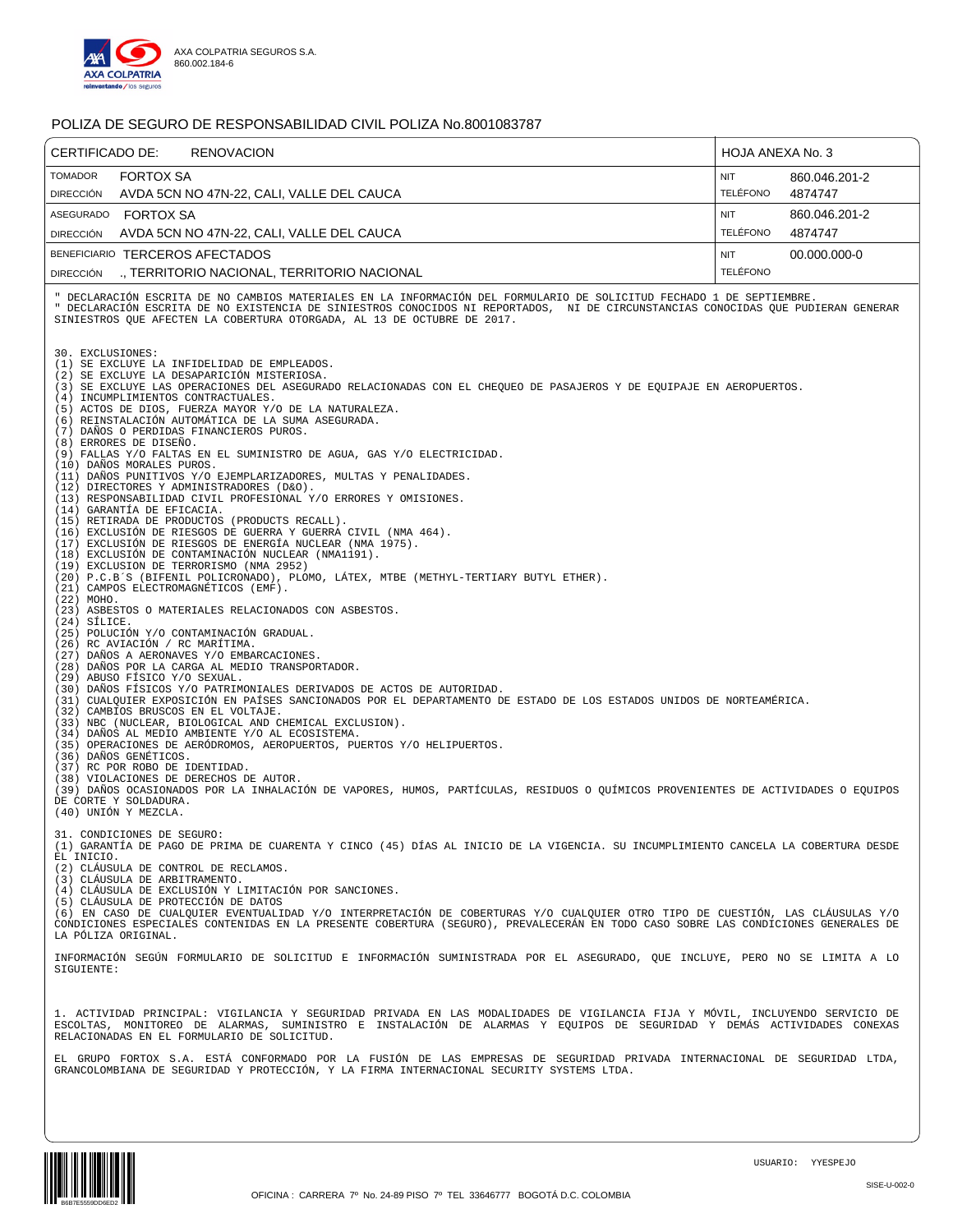

| CERTIFICADO DE:                    | <b>RENOVACION</b>                                             | HOJA ANEXA No. 4       |                          |
|------------------------------------|---------------------------------------------------------------|------------------------|--------------------------|
| <b>TOMADOR</b><br><b>DIRECCIÓN</b> | <b>FORTOX SA</b><br>AVDA 5CN NO 47N-22. CALI. VALLE DEL CAUCA | <b>NIT</b><br>TELÉFONO | 860.046.201-2<br>4874747 |
| ASEGURADO                          | <b>FORTOX SA</b>                                              | <b>NIT</b>             | 860.046.201-2            |
| <b>DIRECCIÓN</b>                   | AVDA 5CN NO 47N-22, CALI, VALLE DEL CAUCA                     | TELÉFONO               | 4874747                  |
|                                    | BENEFICIARIO TERCEROS AFECTADOS                               | <b>NIT</b>             | 00.000.000-0             |
| <b>DIRECCIÓN</b>                   | ., TERRITORIO NACIONAL, TERRITORIO NACIONAL                   | <b>TELÉFONO</b>        |                          |

\*FACTURACIÓN, NÚMERO DE EMPLEADOS, VALOR NOMINAL Y SINIESTRALIDAD SEGÚN INFORMACIÓN REMITIDA POR EL ASEGURADO A LA ASEGURADORA.

6. FORMULARIOS DE SOLICITUD FIRMADOS Y FECHADOS EN AGOSTO 29 DE 2017 Y SEPTIEMBRE 1 DE 2017 POR EL ASEGURADO.

INTERMEDIARIO: ALVARO ESCOBAR & CIA

RESPALDO 100% AXA COLPATRIA SEGUROS S.A.

SE ACLARA QUE ESTA PÓLIZA QUEDA SUJETA A QUE NO SE PRESENTEN CAMBIOS MATERIALES EN LA INFORMACIÓN BASE A LA OFERTA NI SINIESTROS QUE AFECTEN LA COBERTURA A PARTIR DE LA FECHA DE EXPEDICIÓN DE ESTA OFERTA HASTA LA FECHA DE LA ORDEN EN FIRME. EN EL EVENTO EN QUE CUALQUIERA DE LAS DOS COSAS OCURRIERE, LA ASEGURADORA SE RESERVA EL DERECHO DE MODIFICAR LOS TÉRMINOS AQUÍ OFRECIDOS.

REMITIMOS ADJUNTO A ESTA POLIZA LAS CONDICIONES DE LA PÓLIZA, QUE DESCRIBEN LA COBERTURA, EXCLUSIONES Y GARANTÍAS QUE LE HAN SIDO EXPLICADAS .

AXA COLPATRIA SEGUROS S.A. FIRMA AUTORIZADA

TEXTOS CLAUSULAS APLICABLES

POLUCIÓN SÚBITA Y ACCIDENTAL SEGÚN NMA 1685

EN CONSIDERACIÓN DE LA PRIMA ESTABLECIDA PARA EL PRESENTE SEGURO, QUEDA CONVENIDO QUE EL ASEGURADOR NO SE HARÁ RESPONSABLE POR PAGO ALGUNO, INCLUYENDO GASTOS DE DEFENSA Y AJUSTES, POR CUALQUIER RECLAMACIÓN BASADA EN, SURGIDA DE, DIRECTA O INDIRECTAMENTE RESULTANTE DE, COMO CONSECUENCIA DE, O DE CUALQUIER MANERA RELACIONADA O ATRIBUIBLES A:

(1) LESIÓN PERSONAL O LESIÓN CORPORAL O PÉRDIDA, DAÑO O PÉRDIDA DE USO DE PROPIEDAD DIRECTA O INDIRECTAMENTE CAUSADA POR DERRAME,<br>POLUCIÓN O CONTAMINACIÓN, SIEMPRE QUE ESTE PÁRRAFO (1) NO SE APLIQUE A LA RESPONSABILIDAD PO PÉRDIDA, DAÑO O DESTRUCCIÓN DE PROPIEDAD TANGIBLE, O PÉRDIDA DE USO DE TAL DE PROPIEDAD DAÑADA O DESTRUIDA, CUANDO TAL DERRAME, POLUCIÓN O CONTAMINACIÓN SEA CAUSADO(A) POR UN EVENTO SÚBITO, NO INTENCIONAL E INESPERADO DURANTE LA VIGENCIA DE ESTE SEGURO.

(2) EL COSTO DE REMOVER, ANULAR O LIMPIAR SUSTANCIAS DERRAMADAS, POLUCIONANTES O CONTAMINANTES A MENOS QUE EL DERRAME, POLUCIÓN O CONTAMINACIÓN SEA CAUSADO(A) POR UN EVENTO SÚBITO, NO INTENCIONAL E INESPERADO DURANTE LA VIGENCIA DE ESTE SEGURO.

(3) MULTAS, PENALIDADES, IMPUESTOS, SANCIONES, DAÑOS PUNITIVOS O EJEMPLARES O CUALESQUIERA MONTOS NO ASEGURABLES POR LA LEY.

ESTA CLÁUSULA NO EXTENDERÁ ESTA COBERTURA PARA CUBRIR CUALQUIER RESPONSABILIDAD QUE NO HUBIERA SIDO CUBIERTA BAJO ESTA COBERTURA SI LA CLÁUSULA NO HUBIERA SIDO AÑADIDA.

NMA 1685

\*\*\* ARBITRAJE

CUALQUIER CONTROVERSIA NO RESUELTA ENTRE EL ASEGURADOR Y EL ASEGURADO CON RELACIÓN A LA INTERPRETACIÓN DE ESTE SEGURO O AL CUMPLIMIENTO DE LAS OBLIGACIONES DERIVADAS DEL PRESENTE CONTRATO DE SEGURO SERÁ SOMETIDA A ARBITRAJE. CADA PARTE ELEGIRÁ UN ÁRBITRO DENTRO DEL MES DE HABER RECIBIDO EL PEDIDO DE ARBITRAJE DE LA PARTE SOLICITANTE. ESTOS DOS ÁRBITROS SELECCIONARÁN UN TERCER ÁRBITRO DENTRO DE LOS DIEZ (10) DÍAS DE HABER SIDO NOMBRADOS. EN EL CASO QUE LOS DOS ÁRBITROS NO SE PONGAN DE ACUERDO EN LA SELECCIÓN DEL TERCERO, CADA UNO SELECCIONARÁ UN NOMBRE DE UNA LISTA DE TRES NOMBRES SUMINISTRADOS POR EL OTRO ÁRBITRO; EL TERCER<br>ÁRBITRO SERÁ SELECCIONADO AL AZAR DENTRO DE LOS 30 DÍAS SIGUIENTES ENTRE LOS DOS NOMBRES ELEG CUMPLE CON NOMBRAR SU ÁRBITRO DENTRO DE LOS 30 DÍAS DE HABER RECIBIDO EL PEDIDO, LA OTRA PARTE NOMBRARÁ LOS DOS ÁRBITROS QUIENES ELEGIRÁN EL TERCERO.

LOS ÁRBITROS NO PUEDEN SER PARTE INTERESADA Y DEBEN SER FUNCIONARIOS O EMPLEADOS, EN ACTIVIDAD O RETIRADOS, DE OTRA COMPAÑÍA DE<br>SEGUROS O REASEGUROS. LOS ÁRBITROS ADOPTARÁN SUS PROPIAS REGLAS Y PROCEDIMIENTOS Y TOMARÁN SUS OBLIGATORIA PARA LAS PARTES. EL COSTO DEL ARBITRAJE, INCLUYENDO LOS HONORARIOS DE LOS ÁRBITROS SERÁ COMPARTIDO EN PARTES IGUALES.

CUALQUIERA DE LAS PARTES PUEDE SOLICITAR A UN TRIBUNAL COMPETENTE EN LA JURISDICCIÓN CORRESPONDIENTE UNA ORDEN PARA CONFIRMAR LA<br>DECISIÓN DE LOS ÁRBITROS Y CONVERTIRLA EN SENTENCIA. SI LA LEY DE ARBITRAJE DEL PAÍS DONDE SE ÁRBITROS.

\*\*\*

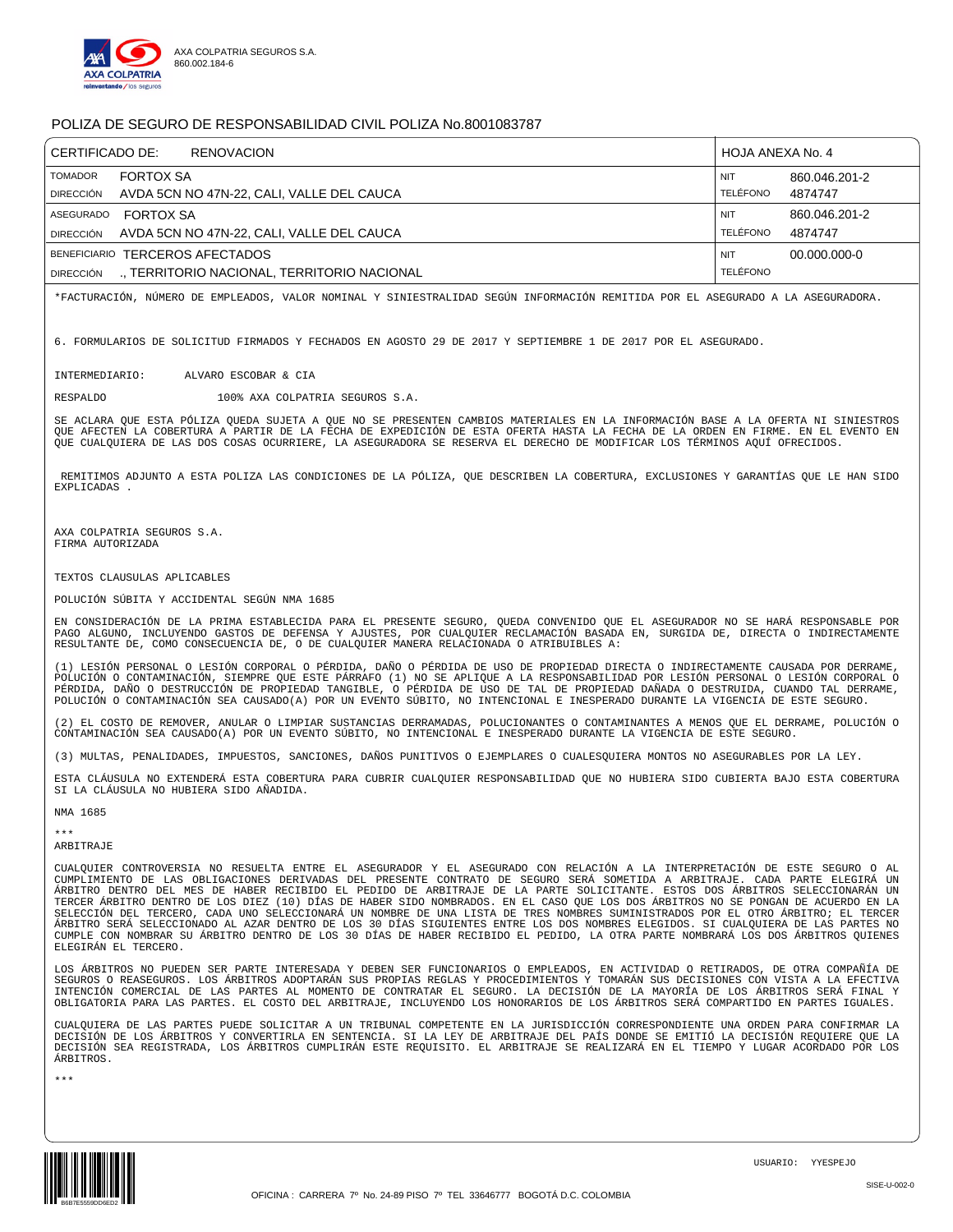

| CERTIFICADO DE:<br>RENOVACION               | HOJA ANEXA No. 5 |
|---------------------------------------------|------------------|
| <b>TOMADOR</b>                              | <b>NIT</b>       |
| <b>FORTOX SA</b>                            | 860.046.201-2    |
| AVDA 5CN NO 47N-22, CALI, VALLE DEL CAUCA   | TELÉFONO         |
| <b>DIRECCIÓN</b>                            | 4874747          |
| <b>FORTOX SA</b>                            | 860.046.201-2    |
| ASEGURADO                                   | <b>NIT</b>       |
| AVDA 5CN NO 47N-22, CALI, VALLE DEL CAUCA   | TELÉFONO         |
| <b>DIRECCIÓN</b>                            | 4874747          |
| BENEFICIARIO TERCEROS AFECTADOS             | 00.000.000-0     |
| ., TERRITORIO NACIONAL, TERRITORIO NACIONAL | <b>NIT</b>       |
| <b>DIRECCIÓN</b>                            | <b>TELÉFONO</b>  |

CLÁUSULA DE TRABAJOS SUBTERRÁNEOS

LOS ASEGURADORES INDEMNIZARÁN AL ASEGURADO RESPECTO A LA COBERTURA DE RESPONSABILIDAD CIVIL Y EXCLUSIVAMENTE AL COSTO DE<br>REPARACIÓN DE LOS CABLES SUBTERRÁNEOS EXISTENTES Y/O TUBERÍAS U OTROS MEDIOS SIMILARES SUBTERRÁNEOS. SI, PREVIO AL COMIENZO DE LAS OBRAS REALIZADAS POR EL ASEGURADO ORIGINAL, EL MISMO HAYA AVERIGUADO CON LAS AUTORIDADES COMPETENTES<br>Y HAYA OBTENIDO LA CONFIRMACIÓN ESCRITA (DE PARTE DE DICHAS AUTORIDADES) DE LA POSICIÓN EXA MEDIOS SUBTERRÁNEOS Y HA OBTENIDO UNA RESPUESTA POR ESCRITO.

ESTA COBERTURA NO SE EXTIENDE A CUBRIR NINGÚN DAÑO CONSECUENCIAL Y ESTÁ SUJETA A LOS DEMÁS TÉRMINOS, CLAUSULAS, EXCLUSIONES, CONDICIONES, DEFINICIONES Y LIMITACIONES DEL PRESENTE SEGURO.

\*\*\*

EXCLUSIÓN DE RIESGOS DE ENERGÍA NUCLEAR (NMA 1975)

ESTE ACUERDO EXCLUIRÁ LOS RIESGOS DE ENERGÍA NUCLEAR SUSCRIPTOS EN FORMA DIRECTA Y/O MEDIANTE SEGURO Y/O A TRAVÉS DE POOLS Y/O ASOCIACIONES.

A LOS FINES DE ESTE ACUERDO, SE ENTENDERÁ POR RIESGOS DE ENERGÍA NUCLEAR A TODOS LOS SEGUROS SOBRE LA PROPIEDAD O BIENES DEL ASEGURADO Y/O SOBRE TERCEROS (SALVO EL SEGURO COLECTIVO OBLIGATORIO DE ACCIDENTES DE TRABAJO Y EL SEGURO COLECTIVO OBLIGATORIO DE VIDA CON RESPECTO A:

I) TODAS LAS PROPIEDADES QUE SE ENCUENTREN EN EL EMPLAZAMIENTO DE UNA ESTACIÓN DE ENERGÍA NUCLEAR.

LOS REACTORES NUCLEARES. LAS CONSTRUCCIONES PARA REACTORES Y LA PLANTA Y EL EQUIPAMIENTO INTERIORES QUE SE ENCUENTREN EN TODO<br>EMPLAZAMIENTO QUE NO SEA UNA ESTACIÓN DE ENERGÍA NUCLEAR

II) TODAS LAS PROPIEDADES, EN CUALQUIER EMPLAZAMIENTO (INCLUIDOS, PERO NO LIMITADOS A LOS EMPLAZAMIENTOS INDICADOS EN EL PUNTO (I) PRECEDENTE. ENTRE OTROS QUE SE USE O QUE SE HAYA USADO PARA: A) LA GENERACIÓN DE ENERGÍA NUCLEAR, O

B) LA PRODUCCIÓN, USO, O ALMACENAMIENTO DE MATERIAL NUCLEAR.

III) TODA OTRA PROPIEDAD ASEGURABLE POR PARTE DEL PERTINENTE POOL Y/O ASOCIACIÓN LOCAL DE SEGUROS DE RIESGOS NUCLEARES, PERO SOLO EN LA MEDIDA EN QUE LO REQUIERA DICHO POOL Y/O ASOCIACIÓN LOCAL.

IV) LA PROVISIÓN DE BIENES Y SERVICIOS A CUALQUIERA DE LOS EMPLAZAMIENTOS INDICADOS EN LOS PUNTOS (I) A (III) PRECEDENTEMENTE, SALVO QUE TALES SEGUROS EXCLUYAN LOS RIESGOS DE IRRADIACIÓN Y CONTAMINACIÓN PRODUCIDOS POR MATERIAL NUCLEAR.

CON EXCEPCIÓN DE LO QUE SE INDICA MÁS ADELANTE, LOS RIESGOS DE ENERGÍA NUCLEAR NO INCLUIRÁN:

I) CUALQUIER SEGURO CON RESPECTO A LA CONSTRUCCIÓN O MONTAJE O INSTALACIÓN O REEMPLAZO O REPARACIÓN O MANTENIMIENTO O PUESTA FUERA DE SERVICIO DE LAS PROPIEDADES INDICADAS EN LOS PUNTOS (I) A (III) PRECEDENTEMENTE (INCLUIDA LA PLANTA Y EL EQUIPAMIENTO DE LOS CONTRATISTAS).

II) TODO SEGURO DE ROTURA DE MÁQUINAS O DE SIEMPRE A CONDICIÓN DE QUE TAL SEGURO EXCLUYA LOS RIESGOS DE IRRADIACIÓN Y CONTAMINACIÓN PRODUCIDOS POR MATERIAL NUCLEAR.

SIN EMBARGO, LA EXCEPCIÓN INDICADA PRECEDENTEMENTE NO ABARCARA

1) LO DISPUESTO EN NINGÚN SEGURO CON RESPECTO A: A) MATERIAL NUCLEAR.

B) TODA PROPIEDAD QUE SE ENCUENTRE DENTRO DE LA ZONA O ÁREA DE ALTA RADIACTIVIDAD DE ALGUNA INSTALACIÓN NUCLEAR A PARTIR DE LA INTRODUCCIÓN DE MATERIAL NUCLEAR O PARA EL CASO DE LAS INSTALACIONES DE REACTORES A PARTIR DE LA CARGA DE COMBUSTIBLE O DEL PRIMER PUNTO CRÍTICO CUANDO ASÍ LO HAYA ACORDADO EL PERTINENTE POOL Y/O ASOCIACIÓN DE SEGUROS DE RIESGOS NUCLEARES.

2) LO DISPUESTO EN CUALQUIER SEGURO PARA LOS SIGUIENTES RIESGOS:

- INCENDIO, RAYO, EXPLOSIÓN.

- TERREMOTO.

- AERONAVES Y/U OTROS DISPOSITIVOS Y ARTÍCULOS AÉREOS ARROJADOS DESDE AERONAVES. - IRRADIACIÓN Y CONTAMINACIÓN RADIACTIVA.

- TODO OTRO RIESGO ASEGURADO POR EL PERTINENTE POOL Y/O ASOCIACIÓN LOCAL DE SEGUROS DE RIESGOS NUCLEARES.

CON RESPECTO A TODA OTRA PROPIEDAD NO ESPECIFICADA EN EL PUNTO (1) RELACIONADA DIRECTAMENTE CON LA PRODUCCIÓN, USO O ALMACENAMIENTO DE MATERIAL NUCLEAR A PARTIR DE LA INTRODUCCIÓN DE MATERIAL NUCLEAR EN DICHA PROPIEDAD.

DEFINICIONES

LA EXPRESIÓN MATERIAL NUCLEAR SIGNIFICA:

I. COMBUSTIBLE NUCLEAR, DISTINTO DEL URANIO NATURAL Y DEL URANIO REDUCIDO, CAPAZ DE PRODUCIR ENERGÍA MEDIANTE UN PROCESO EN CADENA DE AUTO-MANTENIMIENTO DE FISIÓN NUCLEAR FUERA DE UN REACTOR NUCLEAR, YA SEA SOLO O EN COMBINACIÓN CON ALGÚN OTRO MATERIAL, Y

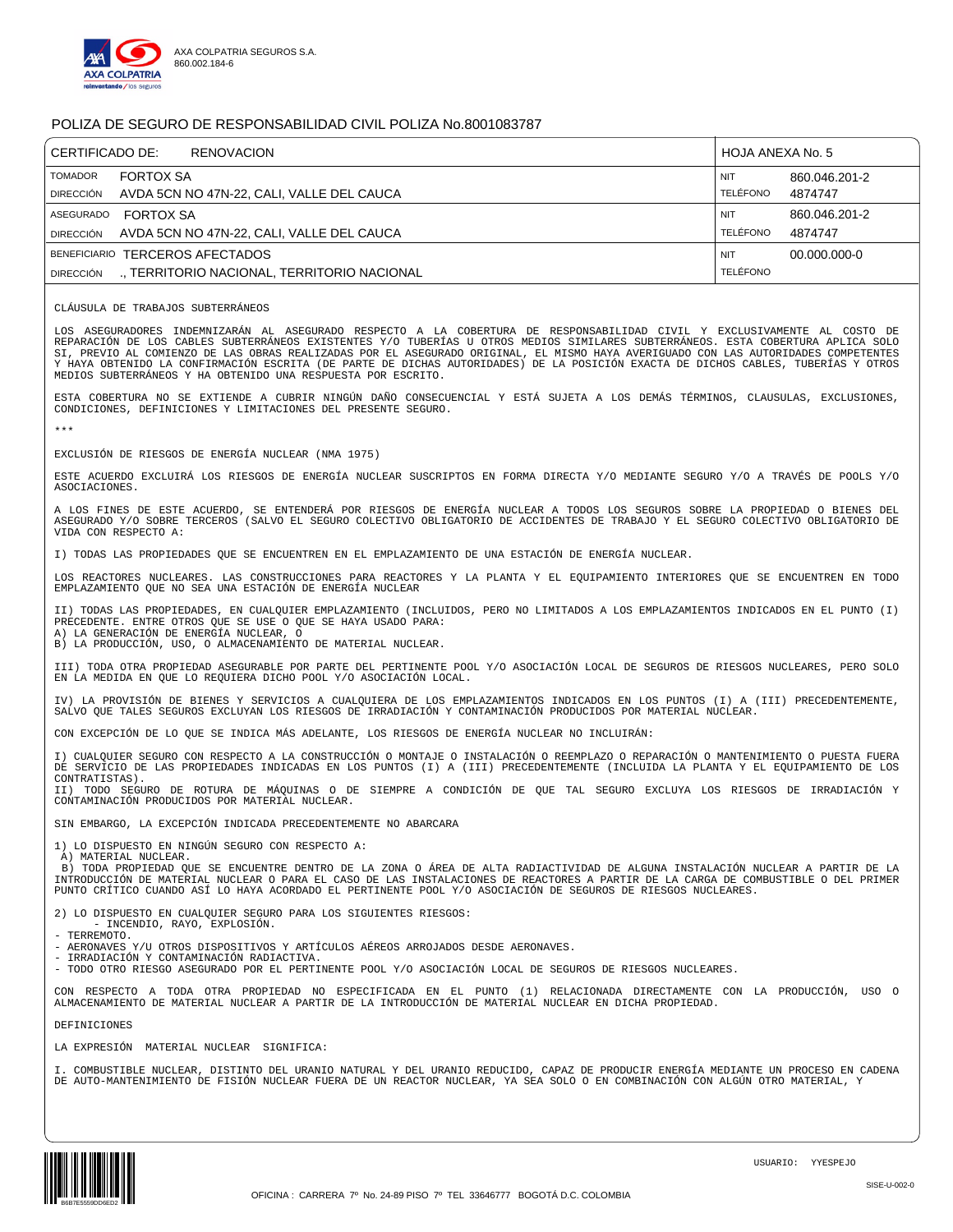

| CERTIFICADO DE:               | <b>RENOVACION</b>                                             | HOJA ANEXA No. 6              |                          |
|-------------------------------|---------------------------------------------------------------|-------------------------------|--------------------------|
| <b>TOMADOR</b><br>DIRECCIÓN   | <b>FORTOX SA</b><br>AVDA 5CN NO 47N-22, CALI, VALLE DEL CAUCA | <b>NIT</b><br><b>TELÉFONO</b> | 860.046.201-2<br>4874747 |
| ASEGURADO<br><b>DIRECCIÓN</b> | <b>FORTOX SA</b><br>AVDA 5CN NO 47N-22, CALI, VALLE DEL CAUCA | <b>NIT</b><br><b>TELÉFONO</b> | 860.046.201-2<br>4874747 |
|                               | BENEFICIARIO TERCEROS AFECTADOS                               | <b>NIT</b>                    | 00.000.000-0             |
| <b>DIRECCIÓN</b>              | ., TERRITORIO NACIONAL, TERRITORIO NACIONAL                   | <b>TELÉFONO</b>               |                          |

II. PRODUCTOS O DESECHOS RADIACTIVOS.

LA EXPRESIÓN PRODUCTOS O DESECHOS RADIACTIVOS SIGNIFICA TODO MATERIAL RADIACTIVO ORIGINADO EN LA PRODUCCIÓN O UTILIZACIÓN DE COMBUSTIBLE NUCLEAR, O TODO MATERIAL QUE SE VUELVA RADIACTIVO POR EXPOSICIÓN A LA RADIACIÓN RELACIONADA CON DICHA PRODUCCIÓN O<br>UTILIZACIÓN, SIN INCLUIR LOS RADIOISÓTOPOS QUE HAYAN ALCANZADO LA ETAPA FINAL DE FABRICACIÓN PA CIENTÍFICO, MÉDICO, AGRÍCOLA, COMERCIAL O INDUSTRIAL.

LA EXPRESIÓN INSTALACIÓN NUCLEAR SIGNIFICA:

I. TODO REACTOR NUCLEAR,

II. TODA FÁBRICA QUE EMPLEE COMBUSTIBLE NUCLEAR PARA PRODUCIR MATERIAL NUCLEAR, O TODA FÁBRICA PARA PROCESAR MATERIAL NUCLEAR,<br>INCLUIDA TODA FÁBRICA PARA REPROCESAR COMBUSTIBLE NUCLEAR IRRADIADO, Y III. TODA INSTALACIÓN DONDE SE ALMACENE MATERIAL NUCLEAR, SIN INCLUIR EL ALMACENAMIENTO RELACIONADO CON EL TRANSPORTE DE TAL MATERIAL.

LA EXPRESIÓN REACTOR NUCLEAR SIGNIFICA TODA ESTRUCTURA QUE CONTENGA COMBUSTIBLE NUCLEAR DISPUESTO DE FORMA TAL QUE DENTRO DE ELLA PUEDA PRODUCIRSE UN PROCESO EN CADENA DE AUTO-MANTENIMIENTO DE FISIÓN NUCLEAR SIN FUENTE ADICIONAL DE NEUTRONES.

LA EXPRESIÓN PRODUCCIÓN , USO O ALMACENAMIENTO DE MATERIAL NUCLEAR SIGNIFICA LA PRODUCCIÓN, FABRICACIÓN, ENRIQUECIMIENTO,<br>ACONDICIONAMIENTO, PROCESAMIENTO, REPROCESAMIENTO, USO, ALMACENAMIENTO, MANIPULACIÓN Y ELIMINACIÓN

LA EXPRESIÓN PROPIEDAD SIGNIFICARA TODOS LOS TERRENOS, EDIFICIOS, ESTRUCTURAS, PLANTAS, EQUIPAMIENTO, VEHÍCULOS, CONTENIDOS <br>(INCLUIDOS, PERO NO LIMITADOS A LOS LÍQUIDOS Y LOS GASES) Y TODOS LOS MATERIALES DE CUALQUIER

LA EXPRESIÓN ZONA O ÁREA DE ALTA RADIACTIVIDAD SIGNIFICA:

I. PARA LAS ESTACIONES DE ENERGÍA NUCLEAR Y LOS REACTORES NUCLEARES, EL BUQUE O ESTRUCTURA QUE CONTIENE INMEDIATAMENTE EL NÚCLEO (INCLUIDOS SUS SOPORTES Y REFUERZOS) Y TODOS SUS CONTENIDOS, LOS ELEMENTOS COMBUSTIBLES, LAS VARAS DE CONTROL Y EL DEPÓSITO DE COMBUSTIBLE IRRADIADO; Y II. PARA LAS INSTALACIONES NUCLEARES SIN REACTOR NUCLEAR, TODA ÁREA DONDE EL NIVEL DE RADIACTIVIDAD EXIJA LA PROVISIÓN DE UN PROTECTOR BIOLÓGICO.

NMA 1975

\*\*\* EXCLUSIÓN DE CONTAMINACIÓN NUCLEAR (NMA1191)

ESTE SEGURO NO CUBRE NINGUNA PÉRDIDA O DAÑO RESULTANTE DIRECTA O INDIRECTAMENTE DE UNA REACCIÓN NUCLEAR, RADIACIÓN NUCLEAR O CONTAMINACIÓN RADIOACTIVA SIN IMPORTAR CUÁL SEA LA RAZÓN DE ESTA REACCIÓN NUCLEAR, RADIACIÓN NUCLEAR O CONTAMINACIÓN RADIOACTIVA. SIN EMBARGO, UN INCENDIO ESTÁ CUBIERTO POR LA PÓLIZA SIEMPRE Y CUANDO EL INCENDIO SE HAYA PRODUCIDO DIRECTA O INDIRECTAMENTE COMO CONSECUENCIA DE UNA REACCIÓN NUCLEAR, RADIACIÓN NUCLEAR O CONTAMINACIÓN RADIOACTIVA. LAS PERDIDAS O DAÑOS DIRECTAMENTE CAUSADOS<br>POR ESE INCENDIO ESTARÁN (SUJETO A LOS TÉRMINOS Y CONDICIONES DE LA PÓLIZA) CUBIERTOS EXCLUYEN LA REACCIÓN NUCLEAR, RADIACIÓN NUCLEAR O CONTAMINACIÓN RADIOACTIVA CAUSADA DIRECTA O INDIRECTAMENTE POR ESE INCENDIO.

\*\*\* EXCLUSIÓN DE TERRORISMO (NMA 2952)

NO OBSTANTE, CUALQUIER DISPOSICIÓN CONTENIDA BAJO EL PRESENTE SEGURO Y/O MODIFICADA MEDIANTE ENDOSO, SE ACUERDA QUE ESTE SEGURO<br>EXCLUYE CUALQUIER RESPONSABILIDAD POR PÉRDIDA, LESIÓN, DAÑO, COSTOS O GASTOS DE CUALQUIER NATU CONTRIBUYA CONCURRENTEMENTE O SERIE DE EVENTOS.

PARA EL PROPÓSITO DE ESTE ENDOSO, UN ACTO TERRORISTA SIGNIFICA UN ACTO QUE INCLUYA, PERO NO SE ENCUENTRE LIMITADO AL USO DE LA FUERZA O VIOLENCIA Y/O AMENAZA DE CUALQUIER PERSONA O GRUPO(S) DE PERSONAS, SEA QUE ÉSTAS ACTÚEN SOLAS O A FAVOR DE O EN CONEXIÓN<br>CON CUALQUIER ORGANIZACIÓN(ES) O GOBIERNO(S), COMETIDOS POR RAZONES POLÍTICAS, RELIGIOSAS, I INTENCIÓN DE INFLUENCIAR EN CUALQUIER GOBIERNO Y/O TENER AL PÚBLICO O A UNA PARTE DEL PÚBLICO EN TEMOR.

ESTE ENDOSO TAMBIÉN EXCLUYE PÉRDIDA, LESIÓN, DAÑO, COSTOS O GASTOS DE CUALQUIER NATURALEZA DIRECTA O INDIRECTAMENTE CAUSADOS POR, O COMO RESULTADO DE, O EN CONEXIÓN CON CUALQUIER ACCIÓN TOMADA A FAVOR DE CONTROLAR, PREVENIR, SUPRIMIR O QUE EN ALGUNA FORMA ESTÉ<br>RELACIONADA A CUALQUIER ACTO TERRORISTA.

SI LOS ASEGURADORES ESTABLECIERAN QUE POR RAZÓN DE ESTA EXCLUSIÓN, CUALQUIER PÉRDIDA, LESIÓN, DAÑO, COSTOS O GASTOS NO SE ENCUENTRAN CUBIERTOS POR ESTE SEGURO, LA OBLIGACIÓN DE PROBAR LO CONTRARIO SERÁ DE PARTE DEL ASEGURADO.

EN CASO QUE UNA PORCIÓN DE ESTE ENDOSO SE ENCUENTRE INVÁLIDO O IMPOSIBLE DE CUMPLIR, EL REMANENTE PERMANECERÁ EN VIGOR Y CON PLENA VIGENCIA.

\*\*\* CLAUSULA DE CONTROL DE RECLAMOS

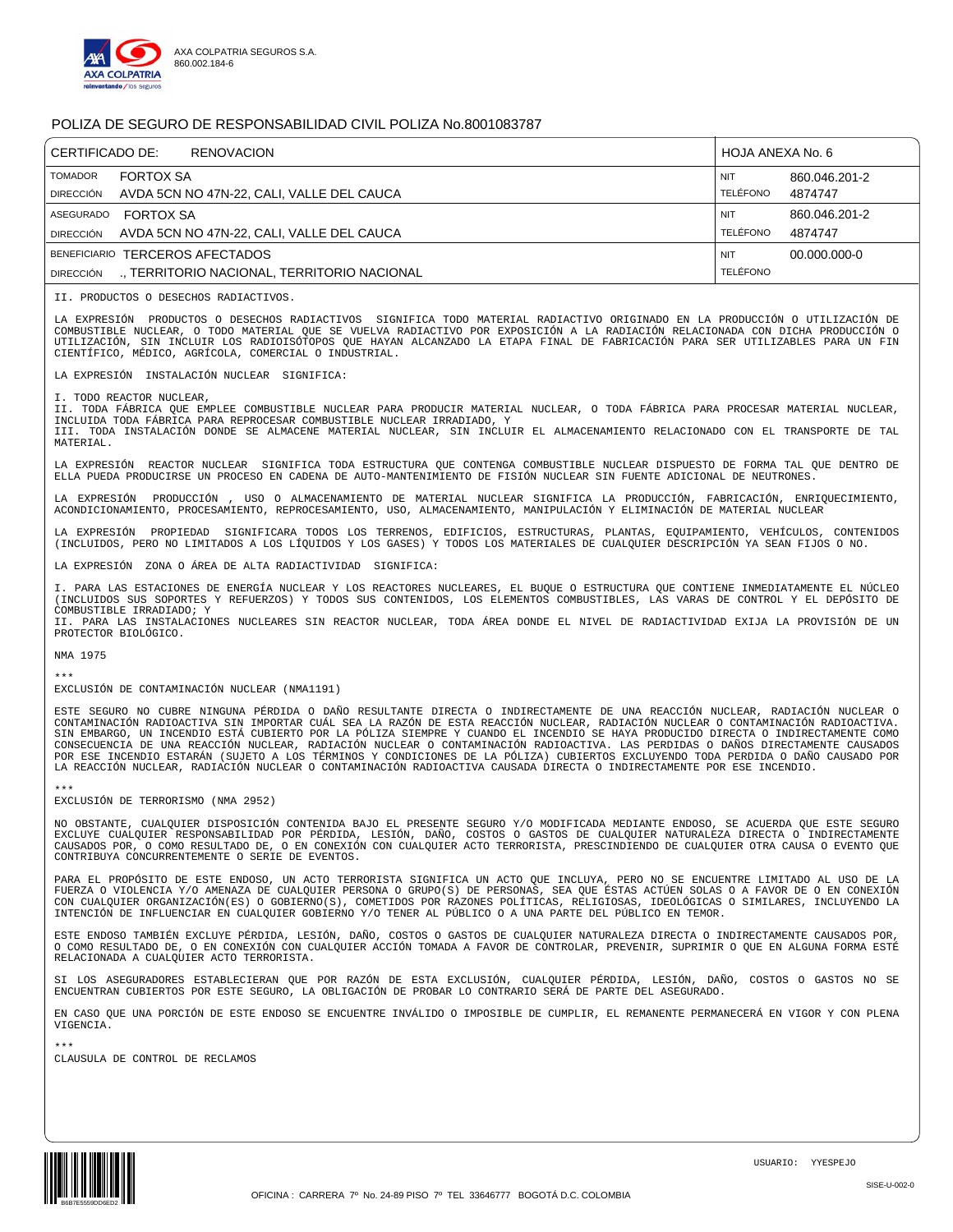

| CERTIFICADO DE:<br><b>RENOVACION</b> |                                                               | HOJA ANEXA No. 7       |                          |
|--------------------------------------|---------------------------------------------------------------|------------------------|--------------------------|
| TOMADOR<br>DIRECCIÓN                 | <b>FORTOX SA</b><br>AVDA 5CN NO 47N-22, CALI, VALLE DEL CAUCA | <b>NIT</b><br>TELÉFONO | 860.046.201-2<br>4874747 |
| <b>ASEGURADO</b>                     | <b>FORTOX SA</b>                                              | <b>NIT</b>             | 860.046.201-2            |
| DIRECCIÓN                            | AVDA 5CN NO 47N-22, CALI, VALLE DEL CAUCA                     | <b>TELÉFONO</b>        | 4874747                  |
|                                      | BENEFICIARIO TERCEROS AFECTADOS                               | <b>NIT</b>             | 00.000.000-0             |
| <b>DIRECCIÓN</b>                     | ., TERRITORIO NACIONAL, TERRITORIO NACIONAL                   | <b>TELÉFONO</b>        |                          |

NO OBSTANTE LO ESTABLECIDO EN CONTRARIO EN EL CONTRATO DE SEGURO Y/O EN EL CLAUSULADO DE LA PÓLIZA, ES UNA CONDICIÓN PRECEDENTE A CUALQUIER RESPONSABILIDAD BAJO ÉSTA PÓLIZA QUE:

A) EL ASEGURADO EN CONOCIMIENTO DE CUALQUIER CIRCUNSTANCIA QUE PUEDA DAR LUGAR A UNA RECLAMACIÓN CONTRA ESTA PÓLIZA, DEBERÁ AVISAR<br>DE ESTO INMEDIATAMENTE A LOS ASEGURADORES POR ESCRITO Y EN NINGÚN CASO DESPUÉS DE 30 DÍAS;

B) EL ASEGURADO DEBERÁ PROPORCIONAR A LOS ASEGURADORES TODA LA INFORMACIÓN RESPECTO DE CUALQUIER RECLAMO O RECLAMOS;

C) LOS ASEGURADORES TENDRÁN EL DERECHO DE DESIGNAR AJUSTADORES Y/O REPRESENTANTES PARA QUE ACTÚEN EN SU NOMBRE PARA CONTROLAR TODAS LAS NEGOCIACIONES, AJUSTES Y LIQUIDACIONES CON RESPECTO A TAL RECLAMO O RECLAMOS.

## \*\*\* CLAUSULA DE EXCLUSION DE LIMITACIONES Y SANCIONES

NINGÚN ASEGURADOR SERÁ REQUERIDO A PROPORCIONAR COBERTURA Y NINGÚN ASEGURADOR SERÁ RESPONSABLE DE PAGAR CUALQUIER RECLAMACIÓN O PROPORCIONAR ALGÚN BENEFICIO BAJO ESTA PÓLIZA, EN LA MEDIDA EN LA QUE AL OTORGAR DICHA COBERTURA, EL PAGO DE DICHA RECLAMACIÓN O<br>EL OTORGAR TALES BENEFICIOS EXPONDRÍA AL ASEGURADOR A CUALQUIER SANCIÓN, PROHIBICIÓN O RESTRI DE LAS NACIONES UNIDAS O SANCIONES COMERCIALES O ECONÓMICAS, LEYES O REGLAMENTOS DE LA UNIÓN EUROPEA, AUSTRALIA, REINO UNIDO O ESTADOS UNIDOS DE AMÉRICA.

\*\*\* CLAUSULA DE EXCLUSION DE GUERRA Y GUERRA CIVIL

NO OBSTANTE LO AQUÍ ESTABLECIDO EN CONTRARIO, ÉSTA PÓLIZA NO CUBRE PÉRDIDAS O DAÑOS DIRECTA O INDIRECTAMENTE OCASIONADOS POR,<br>ACONTECIMIENTOS A TRAVÉS DE, O COMO CONSECUENCIA DE GUERRA, INVASIÓN, ACTOS DE ENEMIGOS EXTRANJE DECLARADA O NO), GUERRA CIVIL, REBELIÓN, REVOLUCIÓN, INSURRECCIÓN, PODER MILITAR O USURPADO O CONFISCACIÓN O NACIONALIZACIÓN O<br>REQUISICIÓN O DESTRUCCIÓN DE, O DAÑO A LA PROPIEDAD POR, O BAJO LA ORDEN DE CUALQUIER GOBIERNO O AUTORIDAD PÚBLICA O LOCAL.

1/1/38

NMA 464

\*\*\* CLAUSULA DE PROTECCIÓN DE DATOS